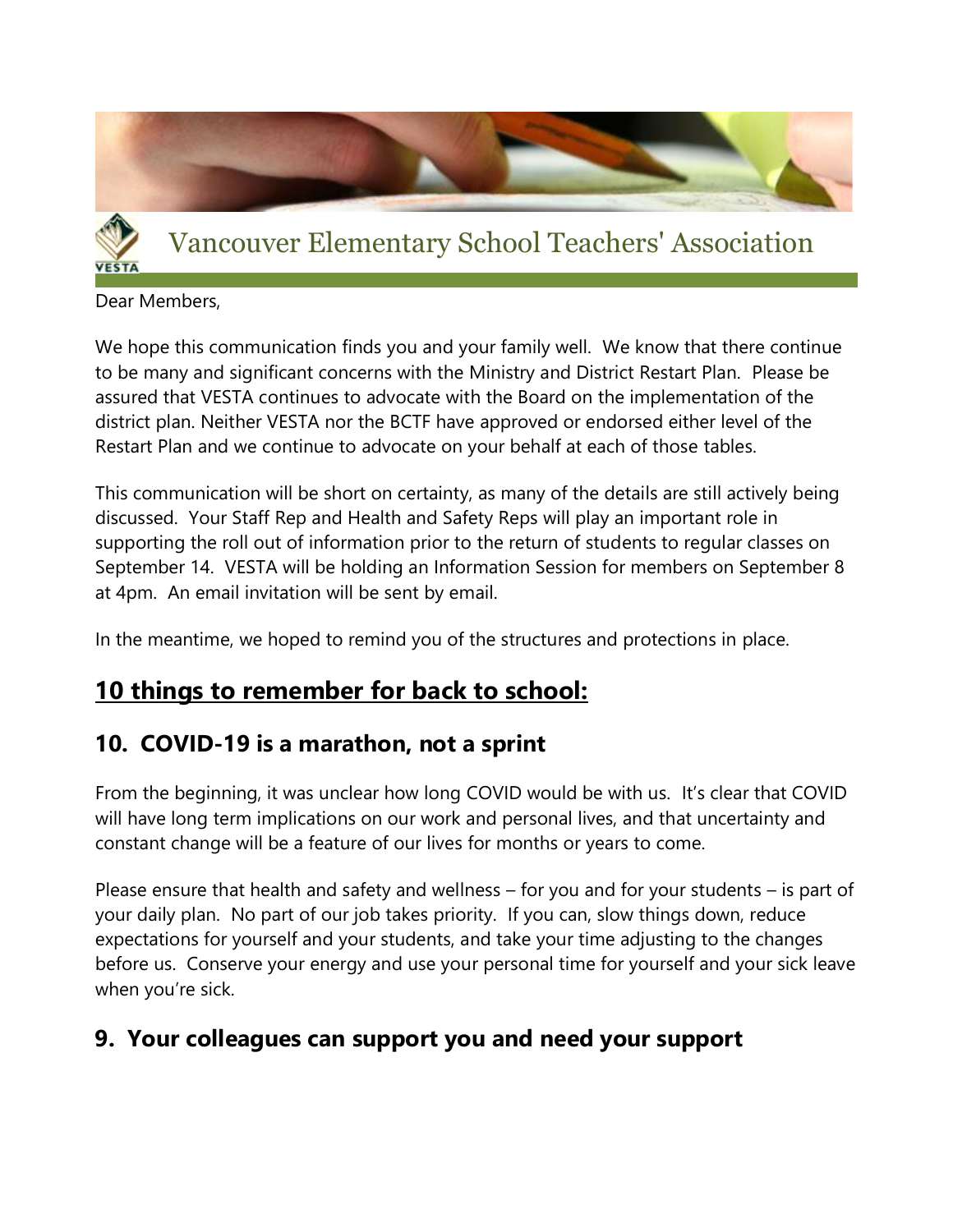A survey over the summer identified that teacher colleagues were the most trusted and supportive aspect of teachers' lives in the spring of 2020. We urge you to consider the impact of isolation on your work and wellbeing and to find safe ways to talk, share resources and ideas, collaborate to reduce workload where possible.

We can never know what realities our colleagues are facing outside of school and urge generosity and caring with one another, in a time where stress and fear can serve to increase our feelings of disconnect. Not everyone will be participating or engaging in the same ways, and that's OK. Don't forget to check in on one another, and to ask for help when you need it.

#### **8. Your Collective Agreement rights are in force**

Despite many changes to the way that our work looks and feels right now, and despite the State of Emergency declared by the province of BC, the ministry has committed to upholding collective agreement rights. Your right to provide advice to your principal through Staff Committee, limits to class size and composition, the provision of relevant and timely information, and access to your sick leave are in full effect.

In addition, you have rights under Worksafe legislation, the Human Rights Code and the Employment Standards Act. Talk to your Health and Safety Rep or your Staff Rep if you have questions.

## **7. If you have a Health and Safety concern, notify your principal first**

The school-based Joint Occupational Health and Safety Committee is the most powerful tool you have to address health and safety concerns at school. However, if you see or experience a health and safety issue or concern, the first step is to notify the Principal or Vice Principal for an immediate solution. If there is no resolution to your issue, the JOHS will meet to determine solutions.

Any Health and Safety concern should be documented and reported immediately.

### **6. You have a right to wear Personal Protective Equipment**

You will be provided with face masks and face shields will be available upon request. The advice from the Provincial Health Officer is to wear masks if physical distancing is not possible, but it is the right of all members to wear PPE at any time.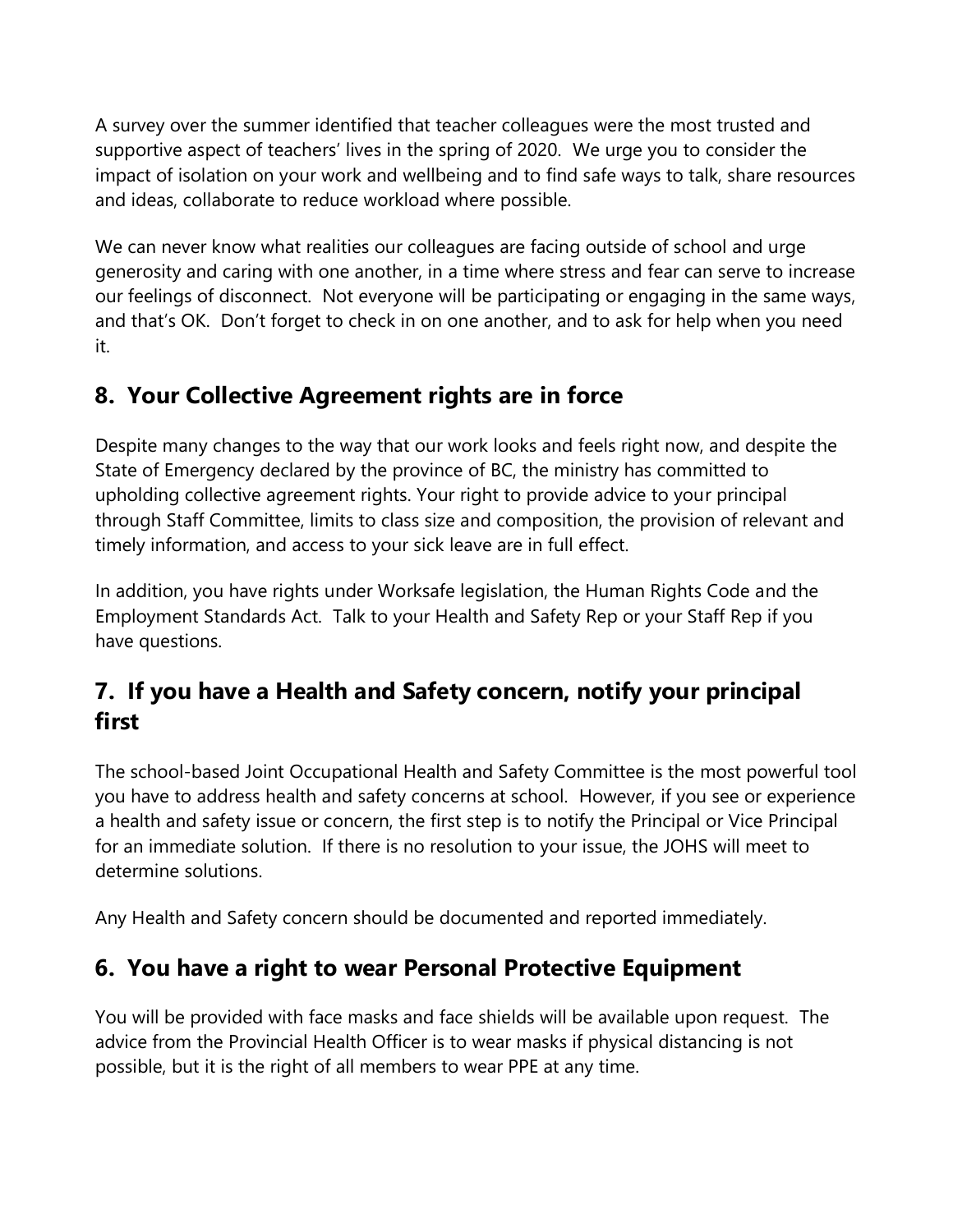You may bring your own PPE if you prefer, but the installation of physical barriers must be done through the district or the JOHS Committee. You can recommend that your students wear PPE even if physical distancing, but it is not mandatory at this time.

## **5. Use your professional judgement and professional autonomy**

You will be the best person to make decisions about how to proceed with your class this year. Your provincial reps continue to lobby for clear direction and requirements for assessment and reporting, but you have professional autonomy in your classroom and your judgement about the needs of your students and the class community will take priority, and must be honoured.

### **4. If you are sick, stay home**

If you have COVID symptoms, you need to see your family doctor and remain at home until advised to return. If you have symptoms of another illness, such as a common cold, or a cough, please also stay home until you are symptom-free. If you are confident that your symptoms are seasonal allergies, the advice from the PHO is that it's safe for you to attend work, but please err on the side of caution for your own and your colleagues' health and safety.

Sick leave will be accessed in the usual way if you do not report to work due to illness of any kind.

#### **3. Follow processes wherever possible**

If you have a concern about…

- … the school organization or assignments -> staff committee
- … the implementation of a health and safety protection -> health and safety reps
- … your rights as a VESTA member -> VESTA reps
- … an immediate health and safety hazard or risk -> school principal (take a rep!)

If you are experiencing a concern, it's likely you're not the only one. It's often more efficient and successful when we raise and share our concerns. We shouldn't be re-inventing the wheel to address concerns. Let's work together.

### **2. Ask for help when you need it**